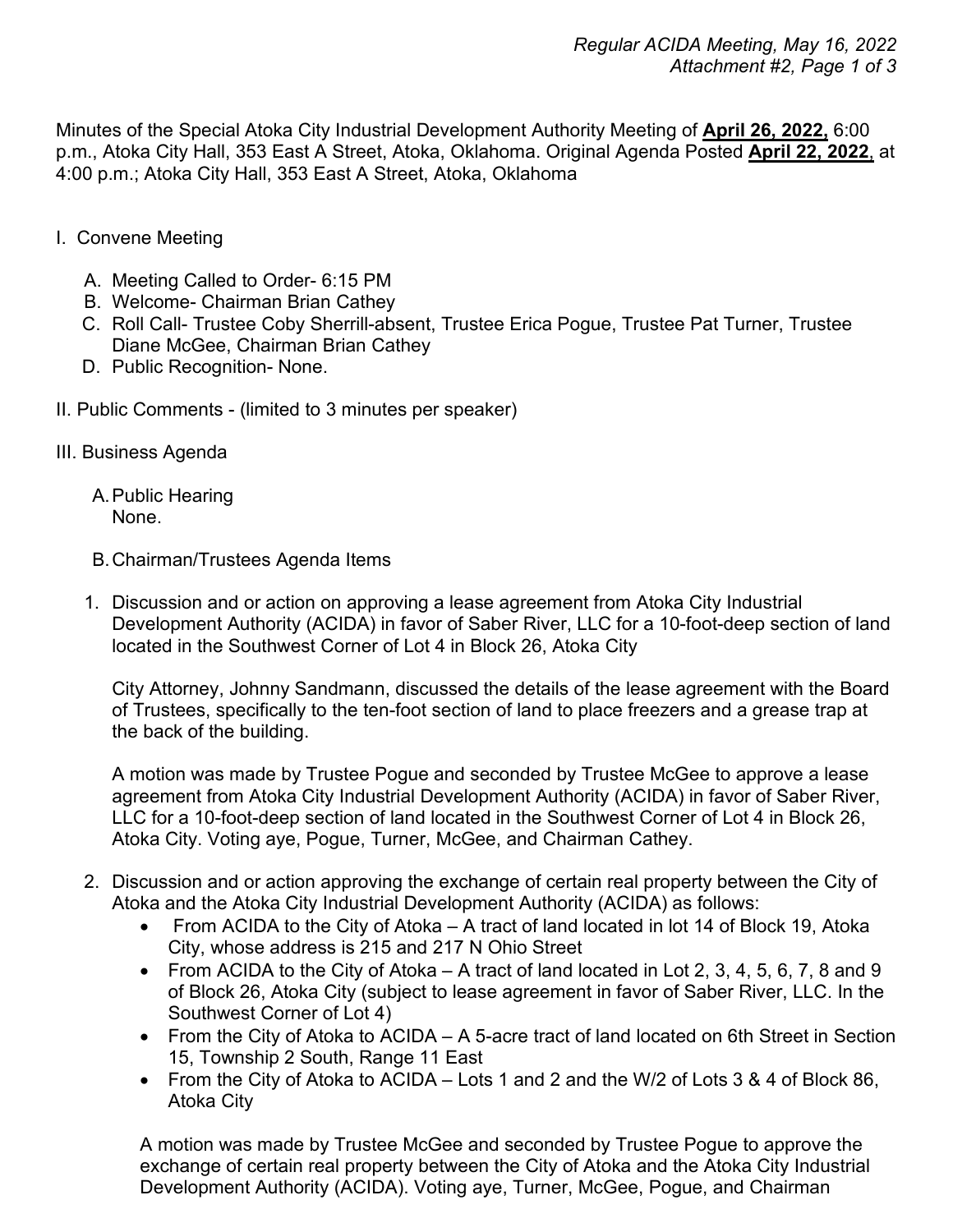Cathey.

# C. Public Requested Agenda Items

- IV. Consent Agenda Items
- V. Executive Session

An executive session as authorized by Title 25 O.S. Section 307 (C)(11), All nonprofit foundations, boards, bureaus, commissions, agencies, trusteeships, authorities, councils, committees, public trusts, task forces or study groups supported in whole or part by public funds or entrusted with the expenditure of public funds for purposes of conferring on matters pertaining to economic development, including the transfer of property, financing, or the creation of a proposal to entice a business to locate within their jurisdiction if public disclosure of the matter discussed would interfere with the development of products or services or if public disclosure would violate the confidentiality of the business, specifically an update to the Atoka City Industrial Development Authority Board on economic development projects and for possible real estate transactions that cannot be publicly disclosed due to the confidential nature of the business relocation.

A motion was made by Trustee McGee and seconded by Trustee Pogue to recess this meeting at 6:18 PM and enter into executive session. Voting aye, McGee, Turner, Pogue, and Chairman Cathey. Voting nay, none. Motion carried.

#### **Recessed- 6:18 PM**

A motion as made by Trustee Pogue and seconded by Trustee McGee to reconvene from executive session and enter into regular session at 6:33 PM. Voting aye, Pogue, Turner, McGee, and Chairman Cathey. Voting nay, none. Motion carried.

### **Reconvened- 6:33 PM**

### VI. Return from Executive Session

1. Acknowledge the minutes of the executive session

See exhibit A for the minutes of the executive session.

2. Discussion and or Action on approving or denying the purchase of certain real property located in Block 25 of the City of Atoka.

A motion was made by Trustee McGee and seconded by Trustee Pogue to approve of the purchase of certain real property located in Block 25 of the City of Atoka between the Atoka City Industrial Development Authority and Shannon Reasor for \$64,042.50 with exchange of additional property and the closing fees associated with this transaction. Voting aye, Pogue, Turner, McGee, and Chairman Cathey. Voting nay, none. Motion carried.

#### VI. New Business